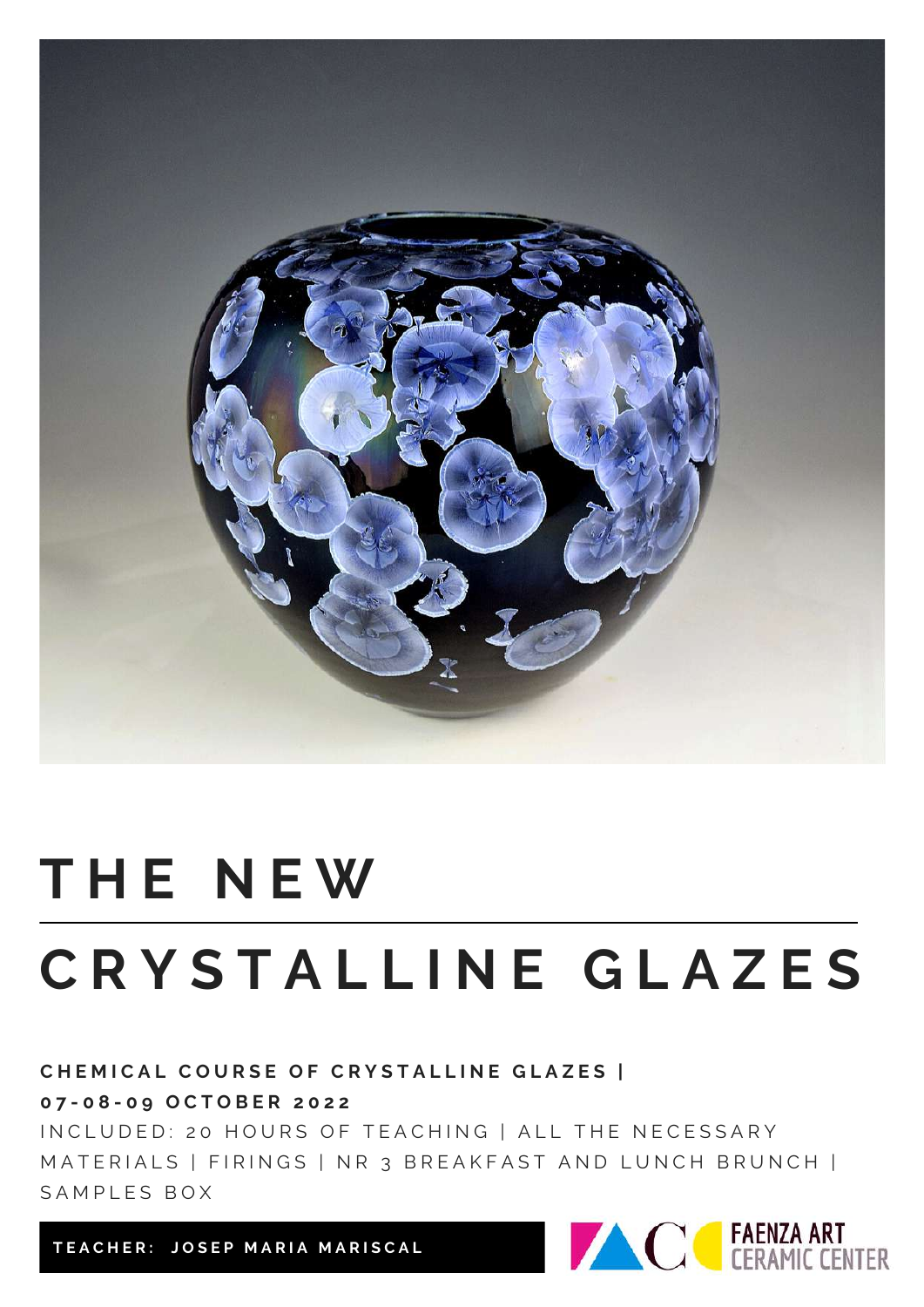## **I N T R O D U C T I O N**

This workshop consists in a practical part and with the formulation and application of some basic glazes to continue with a discussion and a technical part to understand the process and to be able to create each one his own Crystalline glazes.

The crystalline glazes will be unveiled through: glazes formulations, frits best suited for cristals, the theory of crystallization, application and firing graphs. Furthermore during the workshop will be discussed reduction and post-reduction, treatments with acids and the formulation for red backgrounds. Thanks to his vast experience José Mariscal will help participants to avoid typical errors.

Fully practical lessons over a theoretical chapter for technology, firing and materials and a FAQ session (Frequently Asked Questions).